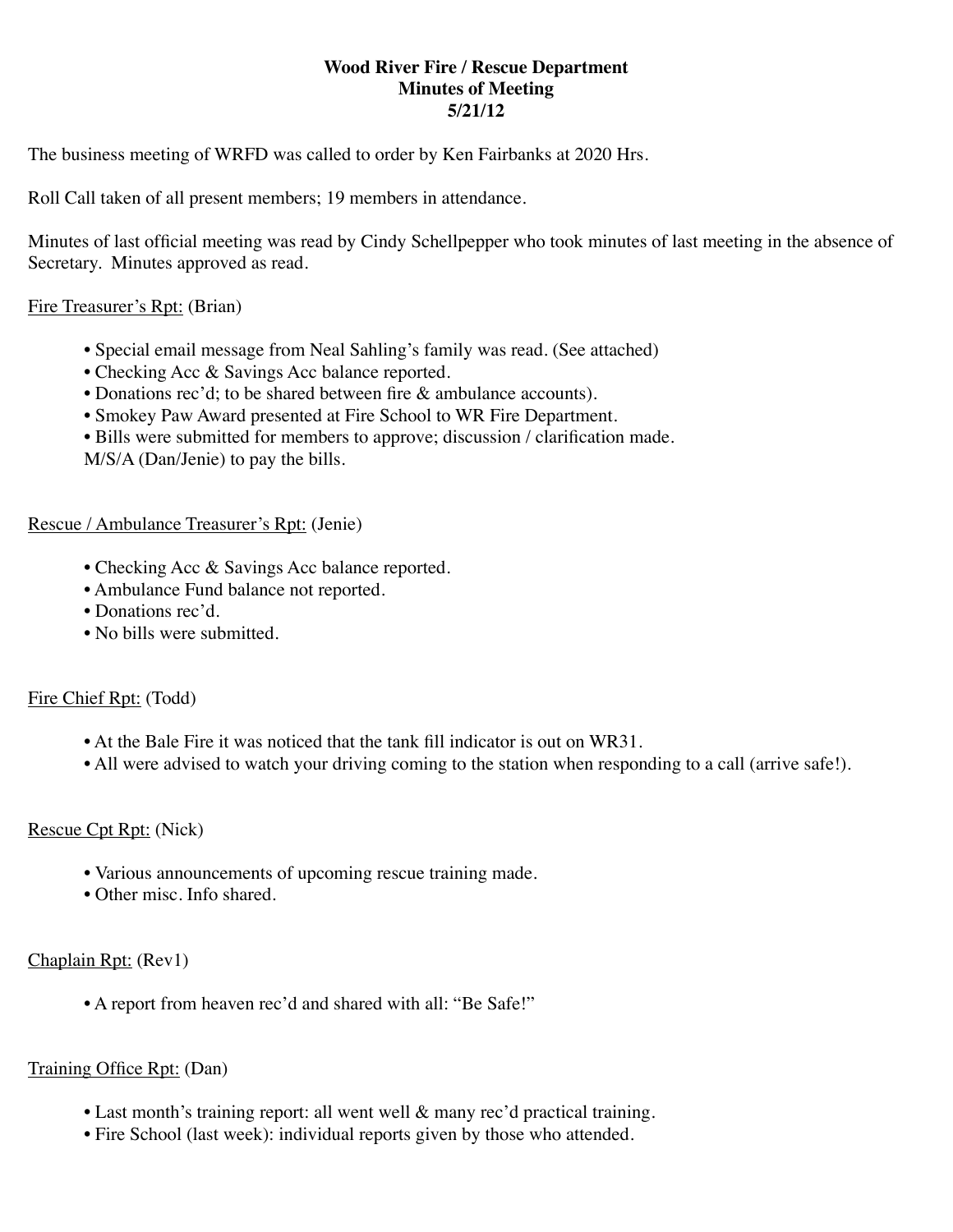# Safety Officer Rpt: NA

## Fire Prevention Rpt: (Jenie)

- Smoky Paw Award rec'd for the Department at the Fire School awards ceremony.
- Banners ordered.
- Ideas for the Fire Prevention campaign were discussed.

## EMS Billing Rpt: (Dick)

- Reporting getting better.
- Need one fire report for April... Who?

## Committee Rpts: NA

## Old Business:

• Jenie is finishing the plaque board.

• Brian asked if the Fire Dept would be interested in doing a street dance during FunFest. Action deferred to new business.

# New Business:

• Having a street dance during FunFest was talked about. A street dance committee appointed: Dan (Chairperson), Brian, Tyson, Nick, Jenie, Seth, Matt, Teena, and Rev1. They will meet to determine if there is a need to do it and figure out what needs to be done. To report back at the next departmental meeting.

• Budget Committee; to meet on 3 June at 1900 hrs; all are invited to attend to discuss next year's budget.

• ByLaws change — Todd brought up the need to change the ByLaws to include proper wording so someone dying, not line of duty, as an active member, has a number of years on the department but less than what the current ByLaws says, can be made a Lifetime member. (See proposal attached.) This will be presented at the next meeting.

• Letter to non-active members to be sent out (this is an officers action).

• Membership vote: Seth Boshart, eligible for full membership. M/S/A (Nick/Jenie)to receive him as a full member. His mentor gave a report on Seth. Vote taken; approved.

#### Run Reviews:

- Misc runs were discussed.
- The rerouting of traffic due to the construction of the overpass in WR was mentioned.